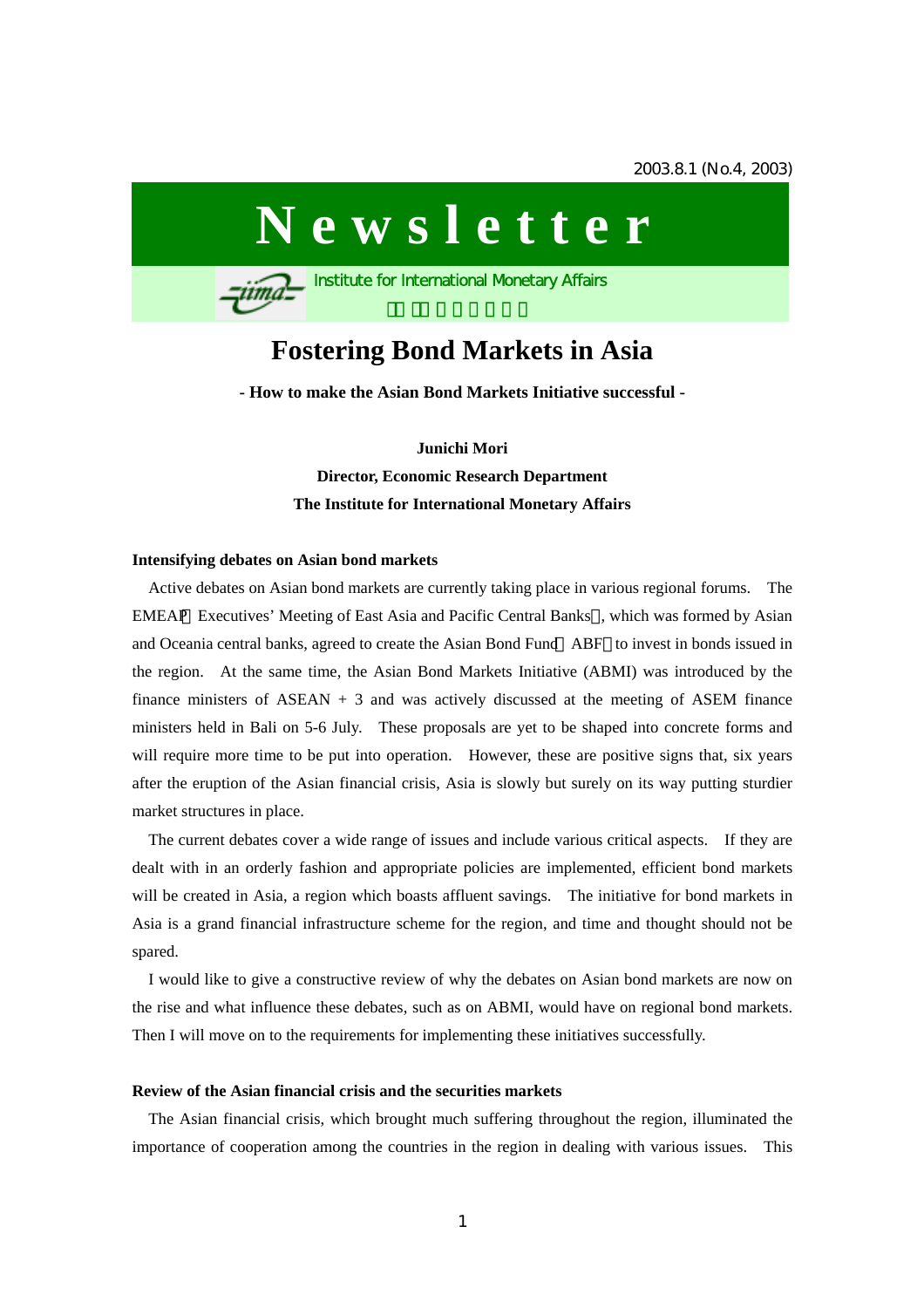recognition lead to the creation of East Asian regional financial cooperation frameworks such as the Chiang Mai Initiative by the  $ASEAN + 3$ . As a result, a network of bilateral swap arrangements has been established, thereby creating a system to provide liquidity at a time of crisis.

One of the reasons, which caused the East Asian financial crisis, was the over-dependence of private corporations on short-term dollar funds for their capital investment due to a lack in long-term local currency funds because their capital markets were underdeveloped. Once the dollar-pegged system, which many of the Asian countries had implemented, collapsed due to speculative attacks, many private companies and financial institutions were hit by foreign exchange losses as the dollar appreciated against their home currencies. At the same time, their borrowings had short maturities and it became impossible for these private institutions to repay them. They were caught in the so-called dual mismatch, in currency and maturity.

Developing corporate bond markets, so that long-term funds denominated in regional currencies can flow in abundance to the local private sector, is a significant step towards decreasing the mismatch of currency and maturity, and creating a strong economy that can defy future crises. Hence, the countries in the region have been making serious efforts to develop bond markets. Because these economies tended to enjoy fiscal surpluses, government bond markets tended to be underdeveloped until the Asian financial crisis. But as a first step to develop corporate bond markets, government bond markets began to be developed to establish yield curves, which are indispensable for the development of corporate bond markets. Settlement systems, which are prerequisites for smooth securities transactions, are also being developed. As a result, government bond markets have seen much progress due to the strenuous efforts by the governments and liquid markets are materializing in many of the countries in the region. But corporate bond markets are only just beginning to be tackled. ABF and ABMI initiatives are efforts to combine national frameworks and the ASEAN +3 framework, created by the Chiang Mai Initiative, to develop bond markets in the region.

# **Two approaches; the ABF and the ABMI**

ABF, which was initiated by the EMEAP, is a scheme to pool US\$ 1 billion of the foreign reserves of central banks to invest in dollar denominated government bonds issued by Asian governments, switching from the portfolio dominated by US Treasury bonds. The aim is to purchase bonds denominated in Asian currencies in the future. If the ABF operates in a flexible manner, it may have a significant impact upon the relatively small amount of US dollar-denominated bonds issued by Asian governments in international capital markets.

 The ABF can be seen as a top-down approach aimed at developing national bond markets by first developing a regional international bond market.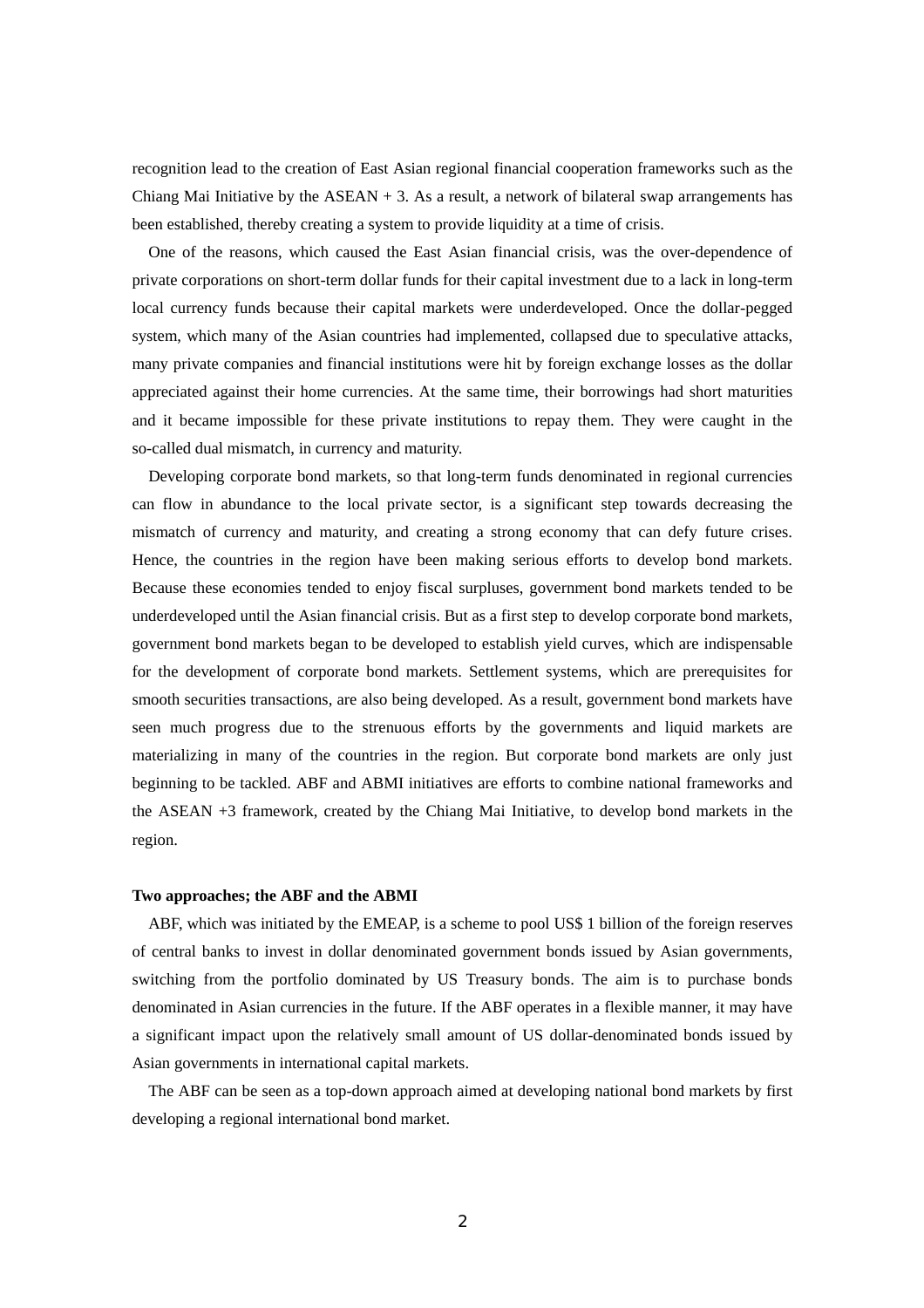On the other hand, the Asian Bond Markets Initiative (ABMI) initiated by the  $ASEAN + 3$  finance ministers is one that strives to strengthen individual national bond markets uniformly under a regional framework. This initiative foresees the development of an Asian bond market based on a strengthened edifice of national bond markets. This is a comprehensive scheme, and it is important to review the components in order to have a better understanding of the development of Asian capital markets.

The purpose of the ABMI is to nurture highly liquid bond markets which are user-friendly to both bond issuing companies and investors by increasing the number of bonds issued and to do so in a wide variety of currencies and with a broad range of maturities. The  $ASEAN + 3$  countries should cooperate closely to study diverse, related issues in a comprehensive way, including long-term measures.

The following are suggested areas for consideration: 1) active issuance of sovereign bonds to establish benchmarks, 2) promoting bond issuance by governments and government agencies and the on-lend of the proceeds by extending loans to the private sector, 3) issuance of asset-backed bonds and utilization of guarantees for this purpose, 4) issuance of bonds denominated in local currencies by international organizations and governments, 5) bond issuance in host countries by companies making foreign direct investments, 6) diversification of the currency denomination of bonds and the use of baskets of currencies.

The following suggestions are made to create the appropriate environment: 1) utilization of guarantees, 2) establishment of regional rating organizations, 3) dissemination of information on regional high-performance companies, 4) strengthening of the settlement system, 5) regional technical support. In order to study these questions in depth, working groups have been set up as part of the ABMI on six major areas, such as the issuance of bonds denominated in Asian local currencies by international organizations and multilateral corporations, securitization and credit guarantees.

Looking at the ABMI closely, one realizes that its basis lies in strengthening the bond markets of member countries and in creating efficient markets. I would call this a bottom up approach.

Efficient bond markets must encompass a mobile primary issuance market, a fluid secondary market, transparent rules and regulations, tax system, market rules, well-functioning settlement and custody systems and a trustworthy rating system. How will the ABMI fare in each of these respects?

#### **Efficient primary market and liquid secondary market**

Bond markets are, by nature, different from bank loan markets in that bond markets allow investors to sell and collect the capital as they wish. Unless the investors' need for liquidity is met, bond markets will not function.

Admittedly, there are bond investments without regard for liquidity, such as some private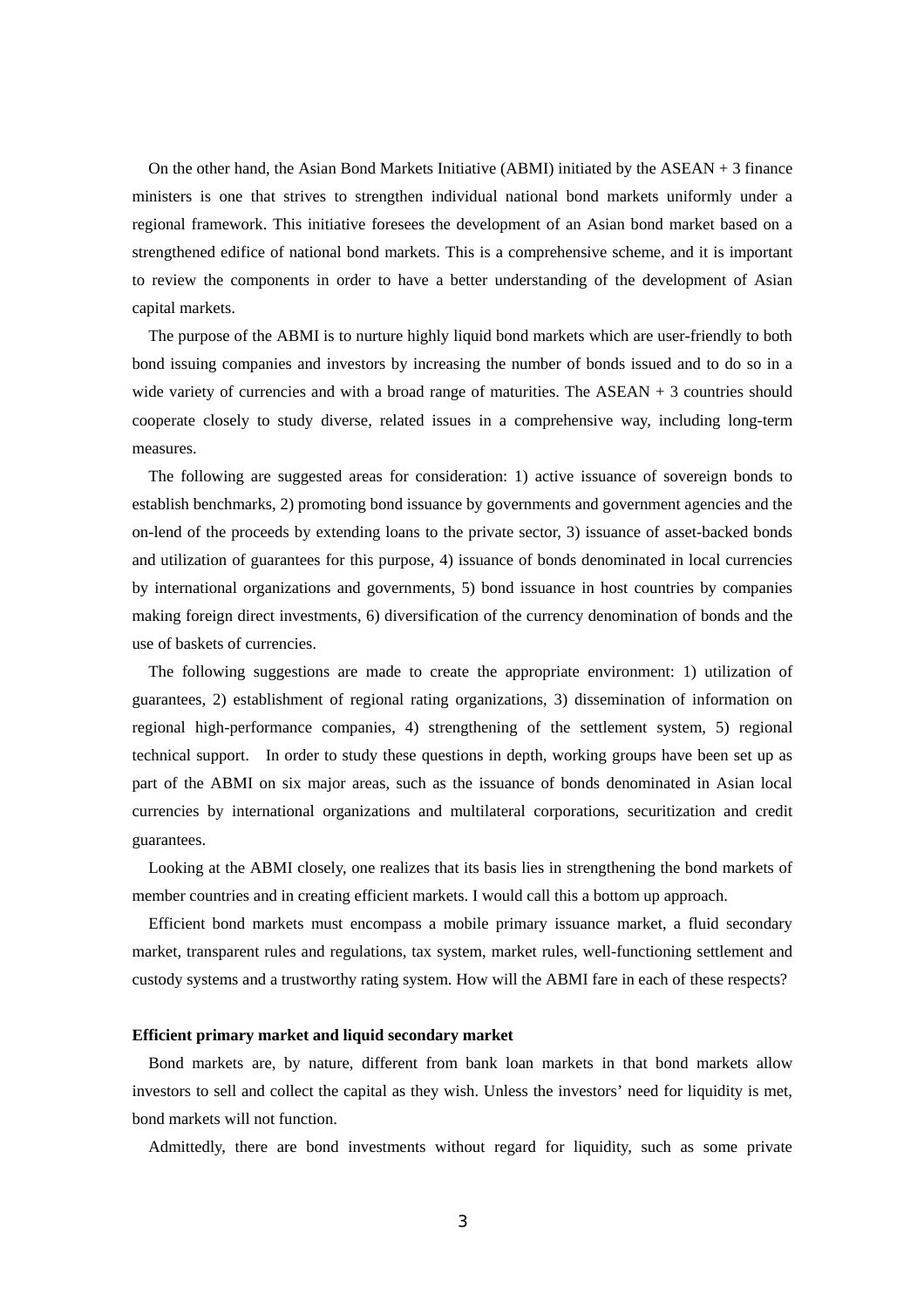placement bonds. For example, the so-called structured bonds, a form of private placement bond, with certain unique characteristics, are nearly impossible to sell. There are exceptions to every rule. But the basic principle of bond investment is that investors can sell and collect capital as they wish. This fundamental point should not be forgotten when discussing Asian bond markets. As for the improvement of liquidity, strengthening of the domestic bond markets will certainly be a significant factor.

The ABMI cites the improvement of liquidity as a major objective and places significant emphasis on its realization. As I have already mentioned, regional governments have been working to make their sovereign bond markets more efficient after the Asian financial crisis. The ABMI endorses the active issuance of bonds by governments and international institutions in order to make bond markets more efficient. To have government bond markets serving as benchmarks is a necessary prerequisite for fostering corporate bond markets. Asian countries have been issuing more bonds since the crisis to deal with non-performing loans, but some governments may find themselves in the situation where their funding requirements are declining. Some method must be devised for such circumstances so that these governments can maintain the balance of government bonds, which serve as benchmarks.

The initiative to open domestic bond markets to non-residents and international institutions and to use those bonds issued by international organizations to further reform domestic bond markets can be an effective way to make these markets more efficient. So the ABMI takes a flexible position on the issuance of bonds by international institutions and foreign government agencies in domestic bond markets along with government bonds. Such bond issuance can be expected to enlarge investment opportunities and to increase the liquidity of bond markets.

It would also be beneficial for companies that make foreign direct investment to issue long-term bonds in the host country. For companies investing abroad it is critical to secure investment funds for long-term facility needs. Bond issuance by such companies should be encouraged, and that will also contribute to the advancement of the host country's markets.

The principles of the ABMI, I believe, will contribute to fostering efficient primary issuance markets and liquid secondary markets.

## **Governance and market infrastructure**

Wide-ranging reforms of the infrastructure that support bond markets, i.e. the issue of governance, should be dealt with as a regional issue.

The aim of nurturing capital markets is to foster corporate bond markets. In order to do so, reform of corporate governance is the key issue. How can transparency of the whole market be enhanced? The answer involves governance of issuers, governance of investors, governance of markets, among other issues. For example, it is a continuous and significant issue for Asian countries to enhance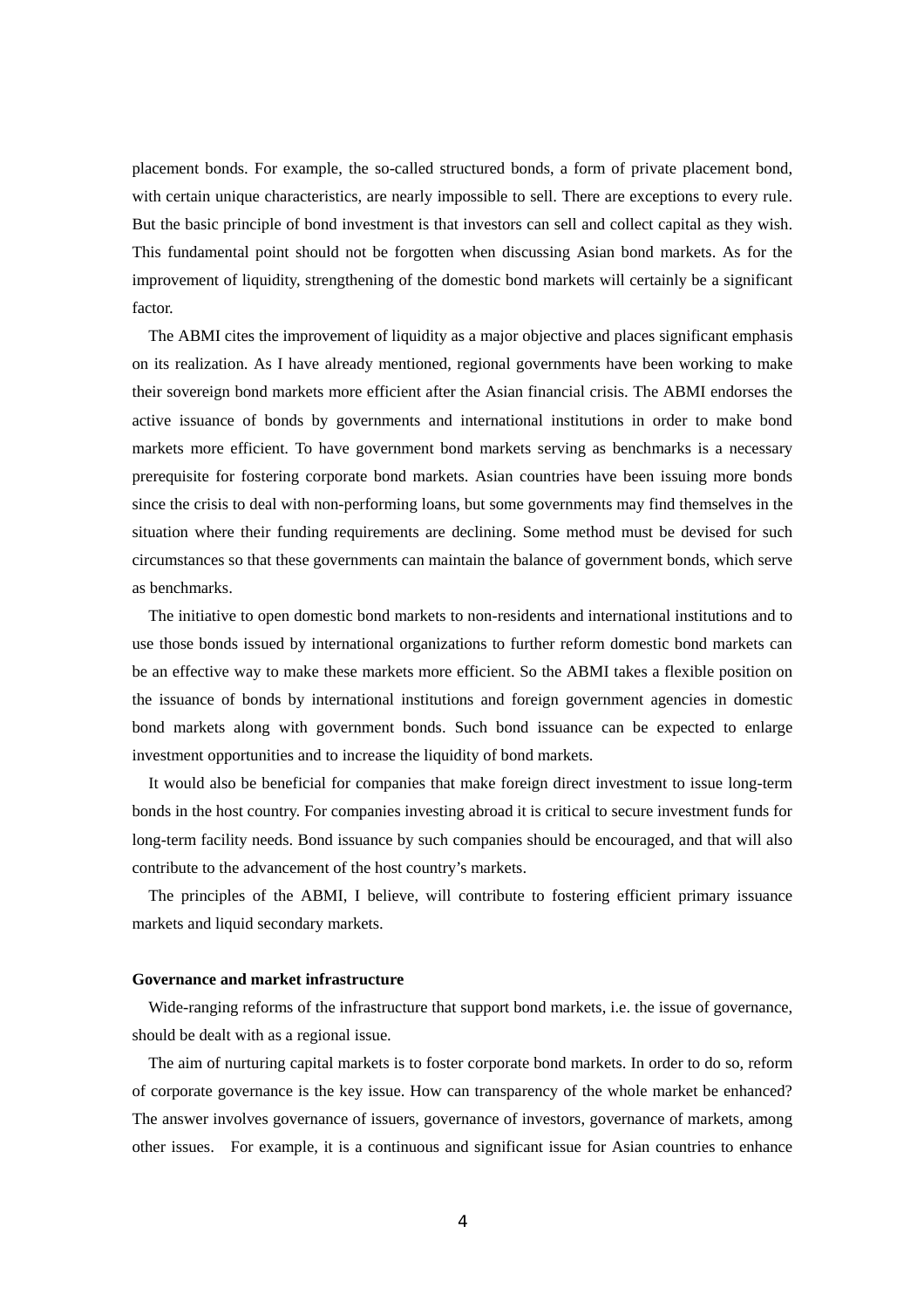the transparency of financial statements. Since, unlike bank loans, bond markets operate by selling bonds to an unspecified number of investors, transparency is a critical issue.

The ABMI tries to deal with securitization of assets and related guarantee issues. Agreement has been reached to establish a regional guarantee facility in Asia and symposiums have been held to discuss the role of guarantees and its limitations. It is true that currently there are hardly any corporations in Asia that can issue bonds without guarantees. But on the other hand, it is important to limit guarantees to the minimum. Governance will not be enhanced by obscuring credit risks with guarantees. Various methods such as partial guarantees, guaranteeing of only the matured portion and other measures should be considered. To sell securitised assets to institutional investors, the ABMI includes various carefully considered ways to design products with acceptable risk profiles. These ideas must be promoted.

Although not part of the ABMI, fostering Asian investors is also an important aspect. In Asia, savings are continuing to grow and institutional investors, like pension funds or insurance companies, are accumulating more experience. It is very important to nurture such institutional investors, which include public and private institutions. Large scale public institutions tend to take advantage of their nearly monopolistic position and create the problem of not necessarily disclosing their investment evaluations fully. Nor are their investment decisions often transparent. Such investor governance issues must be tackled within the region. There are also unnecessary levels of restriction on investors, while on the other hand, there is the problem that there are not enough investment opportunities.

Rating agencies support investment activities and, as the ABMI asserts, it is necessary for Asia to have its indigenous rating organization. Only a rating organization that is closely attached to and has an intimate knowledge of the region can conduct effective rating. Rating is not just a matter of knowing how to rate institutions. Risks associated with investors depend essentially on their background. So should the risks be evaluated as the same when American investors and Japanese investors buy the same Asian bonds?

In order to encompass these wide-ranging issues, the ABMI lists technical support as one of the items for consideration. I do hope that there will be extensive debates, including the securities settlement system in the region, and that there will be technical support for necessary areas.

## **To realize a truly bottom up approach**

What would the promotion of ABMI bring? First, if bond markets in the Asian economies are strengthened through the ABMI, then investment in the region will become more active. New products could also be introduced. The ABMI raises the possibility of selling securitized trade credits of ASEAN countries in the Tokyo offshore market. Then there is the expectation that such a regional effort will further push reform in the securities markets in individual Asian countries. If bond issuance and investment become more active in the region, this will bring, among other things,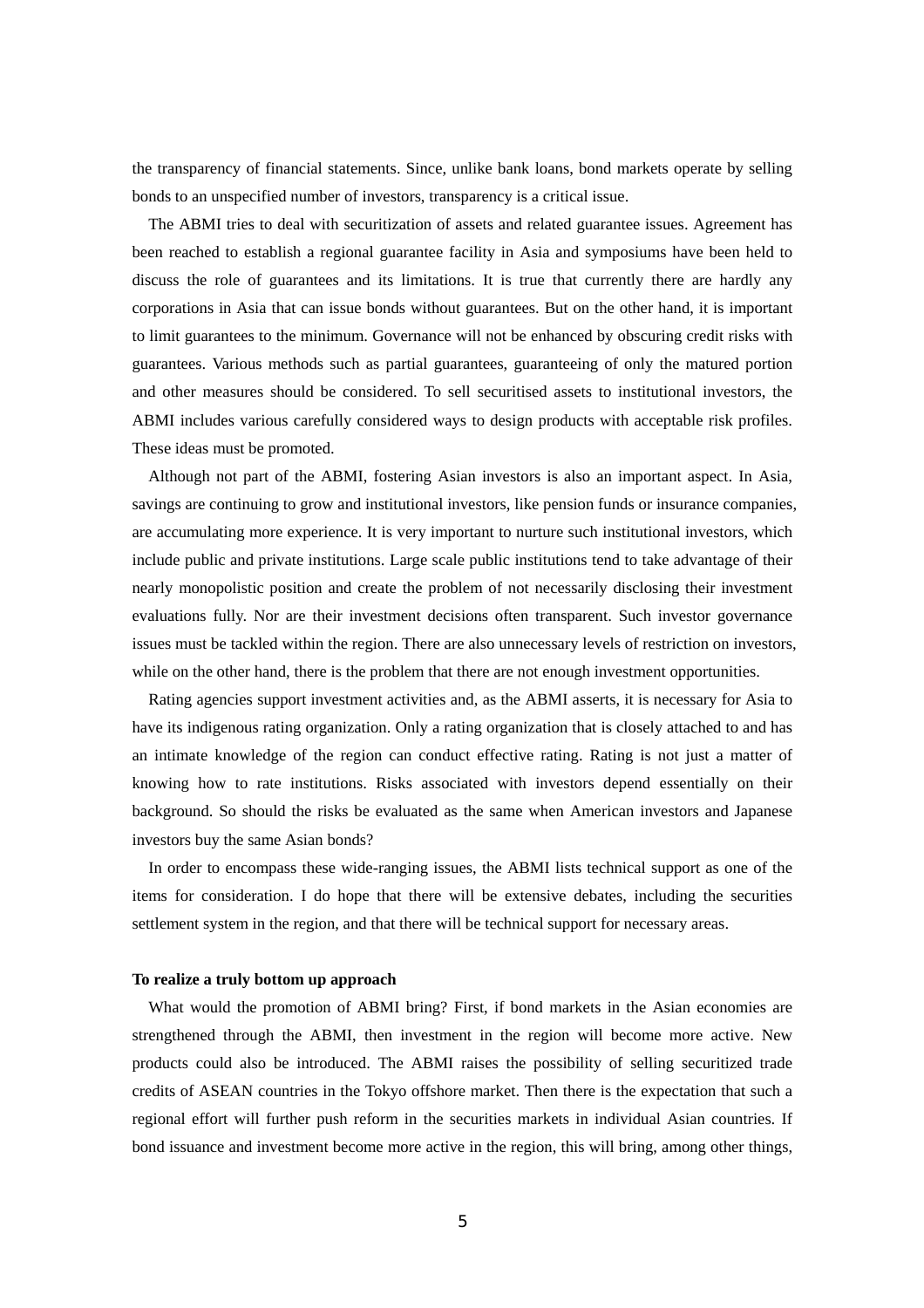progress in the standardization of markets. Settlement and custody system is likely to make progress as well.

It is important that these efforts should progress with full use of the private sector, its knowledge, personnel and funds. In Europe, which leads Asia in the effort to create a shared securities market, the views of the private financial sector are always extensively reflected in the EU's drafting process. This is quite natural because the private sector is responsible for the complicated securities transactions, settlement and product design, and any draft that does not fully take the private sector into account is not be viable.

Japan has the potential to play a major role in fostering Asian bond markets. First, Japan has abundant experience. Japanese capital markets developed under a financial system dominated by banks, just like the experience many Asian countries are currently going through. We cannot say Japan's experience is a history of successes. There have been many failures along the way. For example, although altering the bank-centered system has been advertised as the key aspect in developing corporate bond markets since the 1960s, there has basically been no change in the bank-centered indirect financing system, and there has hardly been any progress. Asian countries can learn from Japan's failures as well as its successes in developing their corporate bond markets. There are cases where the vested interests that were created by the financial sector over the years, such as the long term banking system, have slowed down the process of modernization. On the other hand, Asian countries may learn valuable lessons from Japan's recent experience in developing the government bond and the settlement system.

Japanese efforts to implement the ABMI have so far been mostly government-led. It is worrisome that there is not much private sector involvement. One of the reasons for this could be that the Japanese financial sector is worn out by its efforts to cope with domestic non-performing loans. But Asia is surely the region that will lead the rest of the world in terms of growth in the coming years. Unless there is enough investment in the region, how can Japanese pension funds secure high returns when the country is burdened by the ageing society? It is necessary for the private sector to respond to and to cooperate with government initiatives because the ABMI raises the possibility of creating various business opportunities for the private sector. I have called the ABMI a bottom up approach. I hope that Japanese banks, securities companies and corporate investors, in cooperation with other Asian private institutions, will recognize the business opportunities and that they will participate enthusiastically. That will be the true bottom up approach.

(This paper was published in "International Finance Journal No1110" issued by Institute for Foreign Exchange and Trade Research in August 1, 2003.)

Copyright 2003 Institute for International Monetary Affairs All rights reserved. Except for brief quotations embodied in articles and reviews, no part of this